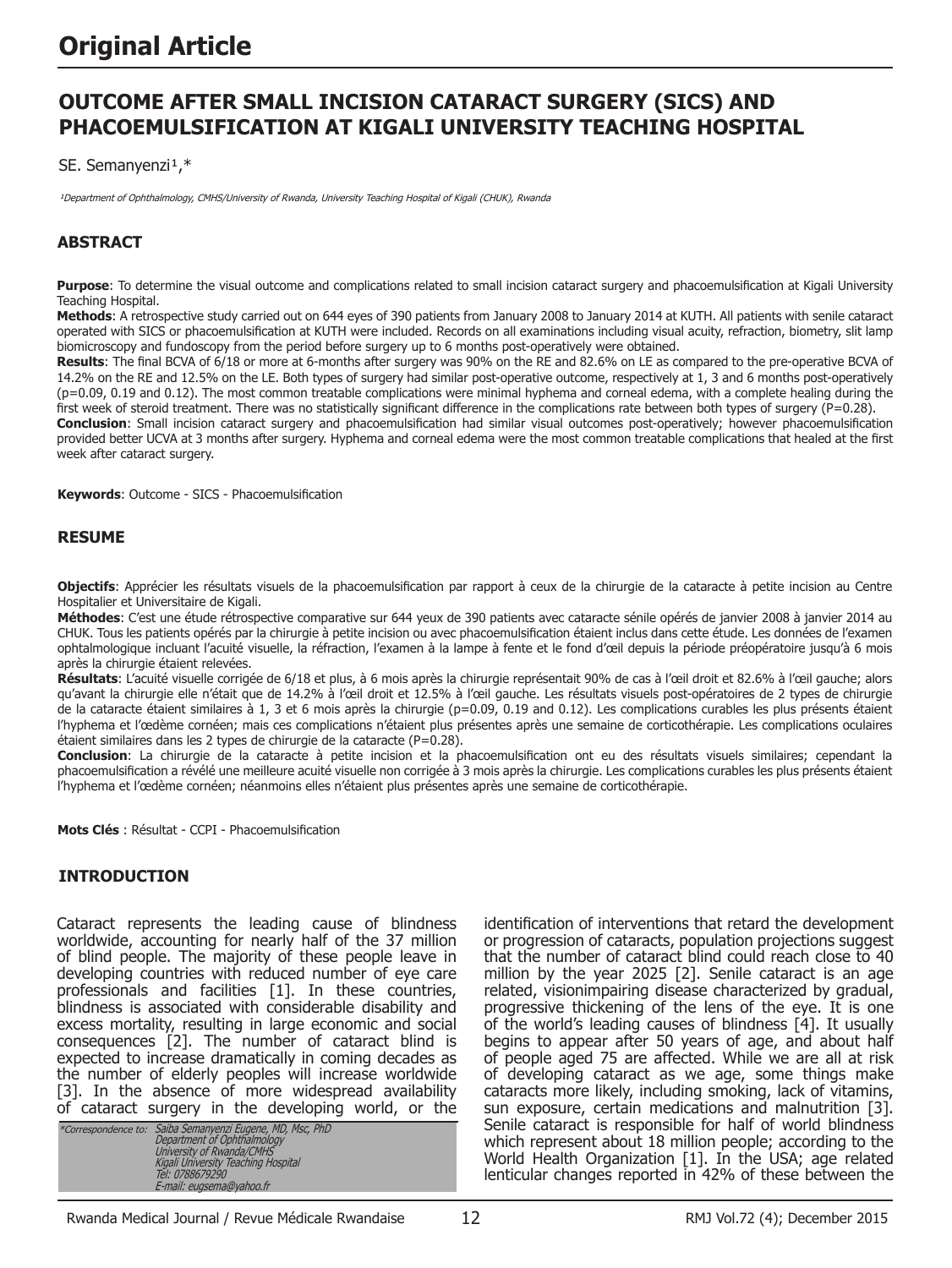age 52 up to 64 and 60% of those between the age of 65 up to 74 and 91% of those between the age of 75 up to 85. In sub-Saharan Africa; the prevalence of cataract was 0.4% in Uganda in 2002; 9.0% in Eritrea in 2011; 21% in Cameroon in 2007 [5]. Several studies have compared the outcome of cataract surgery using phaco versus manual small incision surgery. Gogate PM et al noticed that both phaco and SICS are safe and effective for visual rehabilitation of cataract patients, although phaco gives better uncorrected visual acuity in a larger proportion of patients at 6 weeks [6]. SandukRuit et al described similar outcome for phaco and SICS [7]. A study performed by Venkatesh et al found similar results for both surgeries, however mentioned the advantages of SICS being faster, less expensive and less technology dependent [8]. He recommended SICS as more appropriate for low income countries. A study performed in Rwanda in 2007 showed that 98% of examined patients aged above 50 years had senile cataract [9]. Many cases of cataract surgery are being performed in Rwanda, however no study have been done to assess the visual outcome after surgery. Both phacoemulsification and manual small incision cataract surgery achieve excellent visual outcomes with low complication rates, but manual small incision cataract surgery which is mostly used at KUTH is significantly faster, less expensive and requires less technology. This study expects to give a global view about the outcome after cataract surgery at KUTH as well as provide baseline data with which future developments on cataract surgery can be based on.

# **Objectif**

To determine the visual outcome and complications related to Small Incision Cataract Surgery and Phacoemulsification at KUTH.

Specific objectives included :

- To determine the visual outcome of Small Incision Cataract Surgery and Phacoemulsification at KUTH.
- To compare the visual outcome in relation to the 2 types of cataract surgery at KUTH.
- To determine intraoperative and postoperative complications related to these 2 types of cataract surgery at KUTH.

#### **METHODS**

This is a retrospective study carried out on 644 eyes of 390 patients from January 2008 to January 2014 at the Ophthalmology Department, KUTH. All patients with senile cataract operated with SICS or phacoemulsification at KUTH from January 2008 to January 2014. A follow up of 6 months after surgery was recorded. Were included in this study all patients operated using SICS and phacoemulsification at KUTH during the study period. Were excluded from this study all patients with traumatic, congenital, developmental or post inflammatory cataract. Other associated blinding ocular diseases and lack for follow up for the first postoperative week were the other exclusion criteria.

After obtaining approval from the Research and Ethical Committee of KUTH, all theatre registries from the ophthalmology department were reviewed. Data were obtained from files at KUTH/ Record department from January 2008 to January 2014. These data included the patient's age, gender, complaints, type of

cataract diagnosed, type of surgery performed, visual acuity before and after surgery from day one up to six months; ocular complications during and after SICS and phacoemulsification. These data were put into questionnaires, entered using Microsoft excel and analyzed by SPSS 16.0 version.

# **RESULTS**

We reviewed 644 operated eyes of 430 patients that fullfield the inclusion criteria. The most affected age group ranged from 50 to 79 years, counting for 73 % of total patients peaking at 60 to 69 age groups. The mean age at surgery was respectively 57.8 years for phaco group and 63.4 years for SICS. (p 0.08). It was found almost an equal number of affected male and female with a ratio of 1.07. It was observed an increased number of cataracts with the patient's age.

**Table 1**: Distribution of patients by age and sex

| Age group       | Male      | Female    | <b>Number of patients</b> |  |  |
|-----------------|-----------|-----------|---------------------------|--|--|
|                 | N(%)      | N(%)      | N(%)                      |  |  |
| $\leq 40$ years | 17(3.9)   | 9(2.9)    | 26(6)                     |  |  |
| $40-49$ years   | 22(5.1)   | 34(7.9)   | 56 (13)                   |  |  |
| $50-59$ years   | 52(12)    | 53 (12.3) | 105(24.4)                 |  |  |
| $60-69$ years   | 68 (15.8) | 51 (11.8) | 119(27.7)                 |  |  |
| $70-79$ years   | 42 (9.8)  | 48 (11.2) | 90(20.9)                  |  |  |
| $>80$ years     | 21(4.9)   | 13(3)     | 34(7.9)                   |  |  |
|                 | 222(51.6) | 208(48.4) | 430 (100)                 |  |  |

**Table 2:** Distribution of patients according to their province of origin

| Province of origin      | Number of patients | Percentage |
|-------------------------|--------------------|------------|
| Kigali Town             | 230                | 53.5       |
| Northern Province       | 31                 | 7.2        |
| Southern Province       | 24                 | 5.6        |
| <b>Eastern Province</b> | 90                 | 20.9       |
| <b>Western Province</b> | 15                 | 3.5        |
| Unknown                 | 40                 | 9.3        |
| TOTAL                   | 430                | 100        |
|                         |                    |            |

Majority of patients were coming from Kigali Town. However patients were also coming from all provinces of Rwanda.

**Table 3**: Distribution of visual acuity before and after surgery/ UCVA

| Visual acuity<br>after surgery |                    | Day 1 post<br>operative |                 | Week 1 post<br>operative |           | Month 1 post<br>operative |                 | Month 3 post<br>operative |           | Month 6 post<br>operative |              |                 |
|--------------------------------|--------------------|-------------------------|-----------------|--------------------------|-----------|---------------------------|-----------------|---------------------------|-----------|---------------------------|--------------|-----------------|
|                                |                    |                         | RE              | LE                       | RE        | LE                        | RE              | LE                        | RE        | LE                        | RE           | LE              |
| Visual acuity                  |                    |                         | $n\binom{9}{6}$ | $n\binom{0}{0}$          | $n$ (%)   | $n$ (%)                   | $n\binom{9}{0}$ | $n$ (%)                   | $n$ (%)   | $n$ (%)                   | $n$ (%)      | $n\binom{0}{0}$ |
|                                | before surgery (%) |                         | 300(92.3)       | 280(87.7)                | 291(89.5) | 268(84)                   | 223(68.6)       | 215(67.4)                 | 183(56.3) | 171(53.6)                 | 167(51.4)    | 143(44.8)       |
|                                | RE:                | LE:                     |                 |                          |           |                           |                 |                           |           |                           |              |                 |
|                                | n:300/325          | n:280/319               |                 |                          |           |                           |                 |                           |           |                           |              |                 |
| 3/60                           | 48.3               | 50                      | $\mathbf{0}$    | $\bf{0}$                 | $\bf{0}$  | $\mathbf{0}$              | $\mathbf{0}$    | $\bf{0}$                  | $\bf{0}$  | $\mathbf{0}$              | $\mathbf{0}$ | $\mathbf{0}$    |
| $< 6/60 -$<br>3/60             | 32.3               | 32.8                    | 7.2             | 6.2                      | 7.7       | 3.4                       | 13.7            | 10.5                      | 4.3       | 3.2                       | 2.7          | 9.3             |
| $<6/18-$<br>6/60               | 0.3                | 1.4                     | 24.9            | 27.5                     | 25.1      | 28.1                      | 19              | 21.8                      | 28.8      | 33.3                      | 30.2         | 22.4            |
| $6/18-$<br>6/6                 | 19                 | 15.7                    | 67.9            | 66.3                     | 67.2      | 68.5                      | 67.3            | 67.7                      | 66.9      | 63.5                      | 67.1         | 68.3            |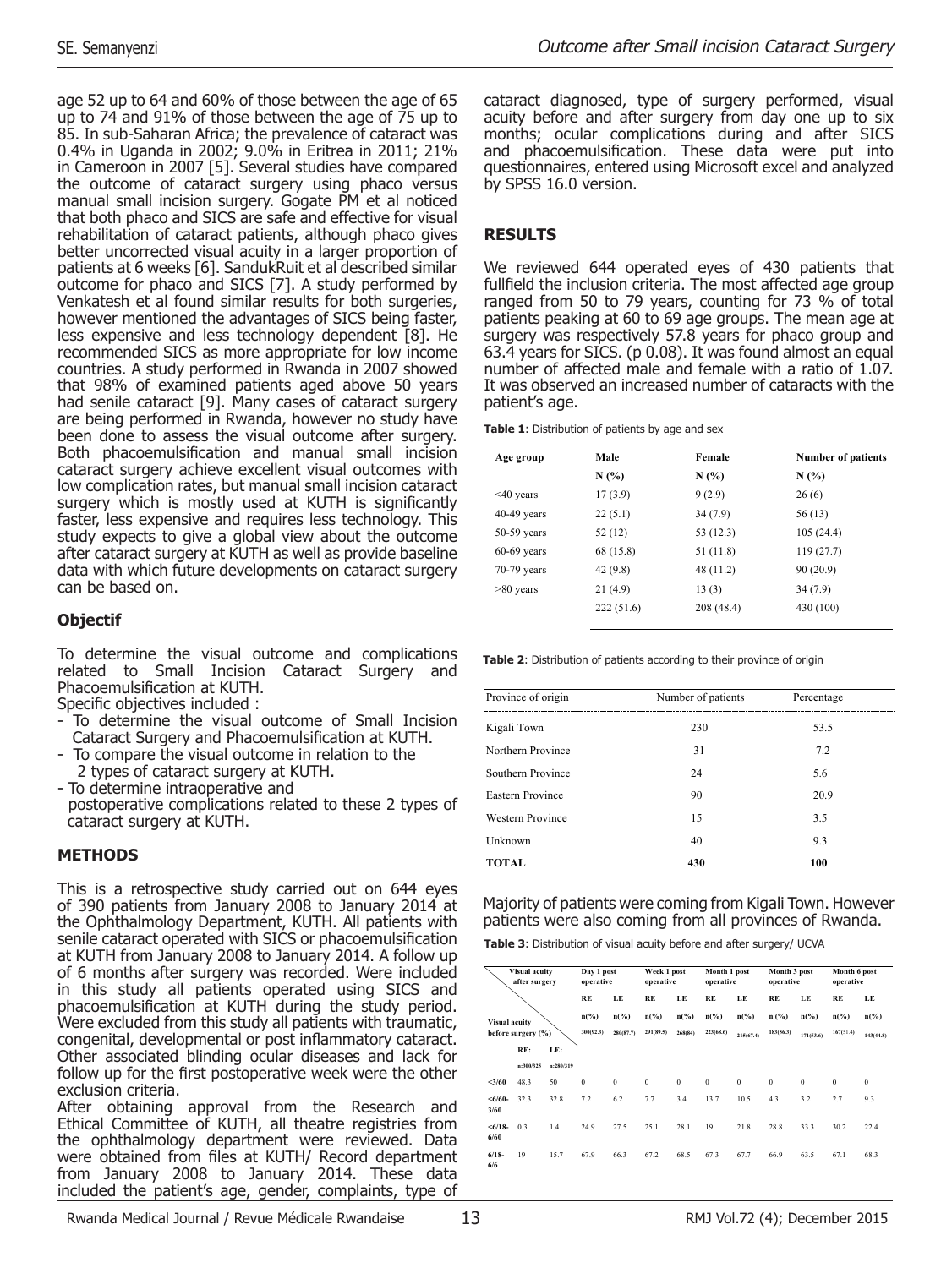Three quarter of eyes (80.6% of RE and 82.8 of LE) had poor VA (<3/60 and <6/60 to 3/60) before surgery. On the day1 after surgery, majority of them (67.9% of RE and 66.3% of LE) had VA of 6/18 and more. On postoperative day1, both types of surgery had comparable uncorrected VA (P 0.18). At 1 month after surgery, two third of eyes (68.6% of RE and 67.4% of LE) came for follow up, with respectively 67.2% of RE and 68.5% of LE having UCVA of 6/18 or more. They had also similar UCVA at 1 month after surgery (P 0.16). On the 3rd month after surgery, 56.3% of RE and 53.6% of LE came for follow up, with respectively 66.9% of RE and 63.5% of LE having UCVA of 6/18 or more. The UCVA for both types of surgery was good for the phaco group at 3 months after surgery (P 0.03). At 6 month post-operative, only half of eyes (51.4% of RE and 44.8% of LE) came for follow up. Two third of them (67.1% of RE and 68% LE) had UCVA of 6/18 and more. Both types of surgery had comparable UCVA at 6 months after surgery (P 0.18).

**Table 4**: Distribution of visual acuity before and after surgery/ BCVA

| Visual acuity<br>after surgery |                | Day 1 post<br>operative |                 |                 | Week 1 post<br>operative |                 | Month 1 post<br>operative |                 | Month 3 post<br>operative |                 | Month 6 post<br>operative |              |
|--------------------------------|----------------|-------------------------|-----------------|-----------------|--------------------------|-----------------|---------------------------|-----------------|---------------------------|-----------------|---------------------------|--------------|
|                                |                |                         | RE              | LE              | RE                       | LE              | RE                        | LE              | RE                        | LE              | RE                        | LE           |
| visual acuity                  |                |                         | $n\binom{9}{6}$ | $n\binom{9}{6}$ | $n\binom{0}{0}$          | $n\binom{9}{0}$ | $n\binom{9}{6}$           | $n\binom{0}{0}$ | $n\binom{9}{0}$           | $n\binom{9}{0}$ | $n\binom{0}{0}$           | $n$ (%)      |
|                                | before surgery |                         | 278(85.5)       | 271(84.9)       | 285(87.7)                | 268(84)         | 223(68.6)                 | 212(66.5)       | 183(56.3)                 | 171(53.6)       | 167(51.4)                 | 143(44.8)    |
|                                | <b>RE</b>      | LE                      |                 |                 |                          |                 |                           |                 |                           |                 |                           |              |
|                                | n:66/325       | n:70/319                |                 |                 |                          |                 |                           |                 |                           |                 |                           |              |
| 3/60                           | 50.1           | 51.5                    | $\bf{0}$        | $\bf{0}$        | $\theta$                 | $\mathbf{0}$    | $\mathbf{0}$              | $\mathbf{0}$    | $\bf{0}$                  | $\mathbf{0}$    | $\mathbf{0}$              | $\mathbf{0}$ |
| $< 6/60 -$<br>3/60             | 33.3           | 33.5                    | $\bf{0}$        | 2.3             | $\mathbf{0}$             | $\mathbf{0}$    | $\mathbf{0}$              | $\mathbf{0}$    | $\bf{0}$                  | $\mathbf{0}$    | $\mathbf{0}$              | $\mathbf{0}$ |
| $<\frac{6}{18}$<br>6/60        | 2.4            | 2.5                     | 22.3            | 14.8            | 21.9                     | 18.6            | 13                        | 19.1            | 11.4                      | 9               | 10                        | 17.4         |
| $6/18-$<br>6/6                 | 14.2           | 12.5                    | 77.7            | 82.9            | 78                       | 81.4            | 86.9                      | 80.9            | 88.6                      | 91              | 90                        | 82.6         |

The BCVA before surgery was not improved, with a median of  $6/60$ . Median BCVA was  $6/9$  by the final scheduled follow-up examination. Majority of eyes had BCVA of 6/18 or more on the day1 after surgery (77.7% of RE and 82.9% of LE). At 1st month after surgery, two third of eyes came for follow up and majority of them had the BCVA of 6/18 or more (86.9% of RE and 80.9% of LE). The BCVA at month1 was similar in both types of surgery (p 0,09). It was also noticed an improvement of the BCVA at 3 months after surgery with respectively 88.6% of RE and 91% of LE having 6/18 or more. The BCVA at 3 month was similar in both types of cataract surgery (p 0.19). At 6 months after surgery, 90% of RE and 82.6% of LE had BCVA of 6/18 or better. The BCVA was similar in both types of surgery (p 0.12).

**Table 5**: Surgical techniques and intra-operative complications.

|                       |      | Intra-operative complications (RE) |                                      |                         |       | Intra-operative complications (LE) |                |         |                                   |                  |       |  |
|-----------------------|------|------------------------------------|--------------------------------------|-------------------------|-------|------------------------------------|----------------|---------|-----------------------------------|------------------|-------|--|
| Surgical<br>technique | None | Hyphema                            | Posterior<br>lens<br>capsule<br>tear | Vitreous<br>loss        | Total | None                               |                | Hyphema | Posterior<br>lens<br>capsule tear | Vitreous<br>loss | Total |  |
| <b>SICS</b>           | 168  |                                    | 3                                    |                         | 173   | 163                                | $\overline{2}$ |         | 3                                 | $\bf{0}$         | 168   |  |
| PHACO                 | 149  |                                    |                                      |                         | 152   | 148                                |                |         | $\mathfrak{D}$                    | $\bf{0}$         | 151   |  |
| TOTAL:                | 317  | $\overline{2}$                     | 4                                    | $\overline{\mathbf{c}}$ | 325   | 311                                | 3              |         | 5                                 | $\bf{0}$         | 319   |  |

It was observed few intra-operative complications.

**Table 6**: Surgical techniques and early post-operative complications.

|                       | Early post-operative complications (RE) |                  |         |                     |       |      | Early post-operative complications (LE) |                  |          |                     |       |  |
|-----------------------|-----------------------------------------|------------------|---------|---------------------|-------|------|-----------------------------------------|------------------|----------|---------------------|-------|--|
| Surgical<br>technique | None                                    | Corneal<br>edema | Hyphema | Anterior<br>uveitis | Total | None | Hyphema                                 | Corneal<br>edema | Endoph   | Anterior<br>uveitis | Total |  |
| <b>SICS</b>           | 141                                     | 17               | 3       | 12                  | 173   | 135  | $\overline{4}$                          | 11               | $\theta$ | 18                  | 168   |  |
| PHACO                 | 132                                     | 10               |         | 9                   | 152   | 134  | $\bf{0}$                                | 10               | $\bf{0}$ | 7                   | 151   |  |
| TOTAL:                | 273                                     | 27               | 4       | 21                  | 325   | 269  | $\overline{4}$                          | 21               | $\bf{0}$ | 25                  | 319   |  |

Anterior uveitis and corneal edema were the main early post-operative complications observed; however theses complications were completely healed by few days of steroid therapy. It was observed similar complications between both types of surgery. (p 0.08 )

**Table 7:** Surgical technique and late post-operative complications.

|             | None | edema    |          | uveitis       |    |     |     | edema          |              | Corneal Endoph Anterior PCO Total None Corneal Endoph Anterior PCO<br>uveitis |    | Total |
|-------------|------|----------|----------|---------------|----|-----|-----|----------------|--------------|-------------------------------------------------------------------------------|----|-------|
| <b>SICS</b> | 159  | $\bf{0}$ | $\theta$ |               | 13 | 173 | 159 | $\overline{0}$ | $\theta$     | $\mathfrak{D}$                                                                | 10 | 171   |
| PHACO       | 141  | $\bf{0}$ |          | $\mathcal{L}$ | 9  | 152 | 139 | $\overline{0}$ | $\mathbf{0}$ |                                                                               | 8  | 148   |
| TOTAL:      | 300  | $\theta$ | 0        | 3             | 22 | 325 | 298 | $\overline{0}$ | $\mathbf{0}$ | 3                                                                             | 18 | 319   |

By the third month after surgery, posterior capsular opacification was the main complication, with an increased number in the SICS group (p 0.04).

# **DISCUSSION**

Several studies on outcome of cataract surgery were performed across the world, also in developing countries. However, very few were done in Rwanda. These studies had differences in outcomes ranging from poor visual results in settings with poor eye care systems to very good outcomes in centers with good eye care system [10, 11]. We performed this hospital based study so that we obtained data on the outcome after cataract surgery in our setting.

We reviewed 644 operated eyes of 430 patients for a period of up to 6 months after surgery. The distribution of the patient's age showed a majority of them aged between 50 and 79 years with a mean age of 65.8 years. Increased number of cataracts with the patient's age was observed. This age distribution was similar to many studies performed across the world, especially in developing countries [11,12,13]. It was described an equal number of gender in this study. Several studies found male preponderance among cataract patients presenting to eye clinics in low income countries [11,12,13]. However some studies found different findings with women having greater risk of developing cataract than men; the reason behind this could have been the lack of protective effects of estrogen in post- menopausal years [6]. Even though we have almost two third of female in the Rwandan general population distribution, this found equal number of gender. Tentative explanation to this could be the fact that males could be the ones being treated earlier for cataract in our setting than females. However a population based study could be more helpful in obtaining complete information on this aspect of the outcome of cataract surgery.

Visual acuity before surgery was poor, with more than three quarter of eyes having poor UCVA. The mean UCVA was respectively 0.183 on the RE and 0.048 on the LE before surgery.This high percentage of poor vision could be related to the opacification of the lens interfering with the formation of retinal image. Majority of patients in our setting seeks medical attention when they are already blind or almost. Surgery performed at advanced stage of cataract in our setting may also explain the presence of poor vision before surgery. This is different from what happens in the developed world where patients seek medical attention earlier and therefore consult eye care services earlier with better visual acuity.

The WHO recommends surgeons aim at achieving visual outcome with available correction in post cataract patients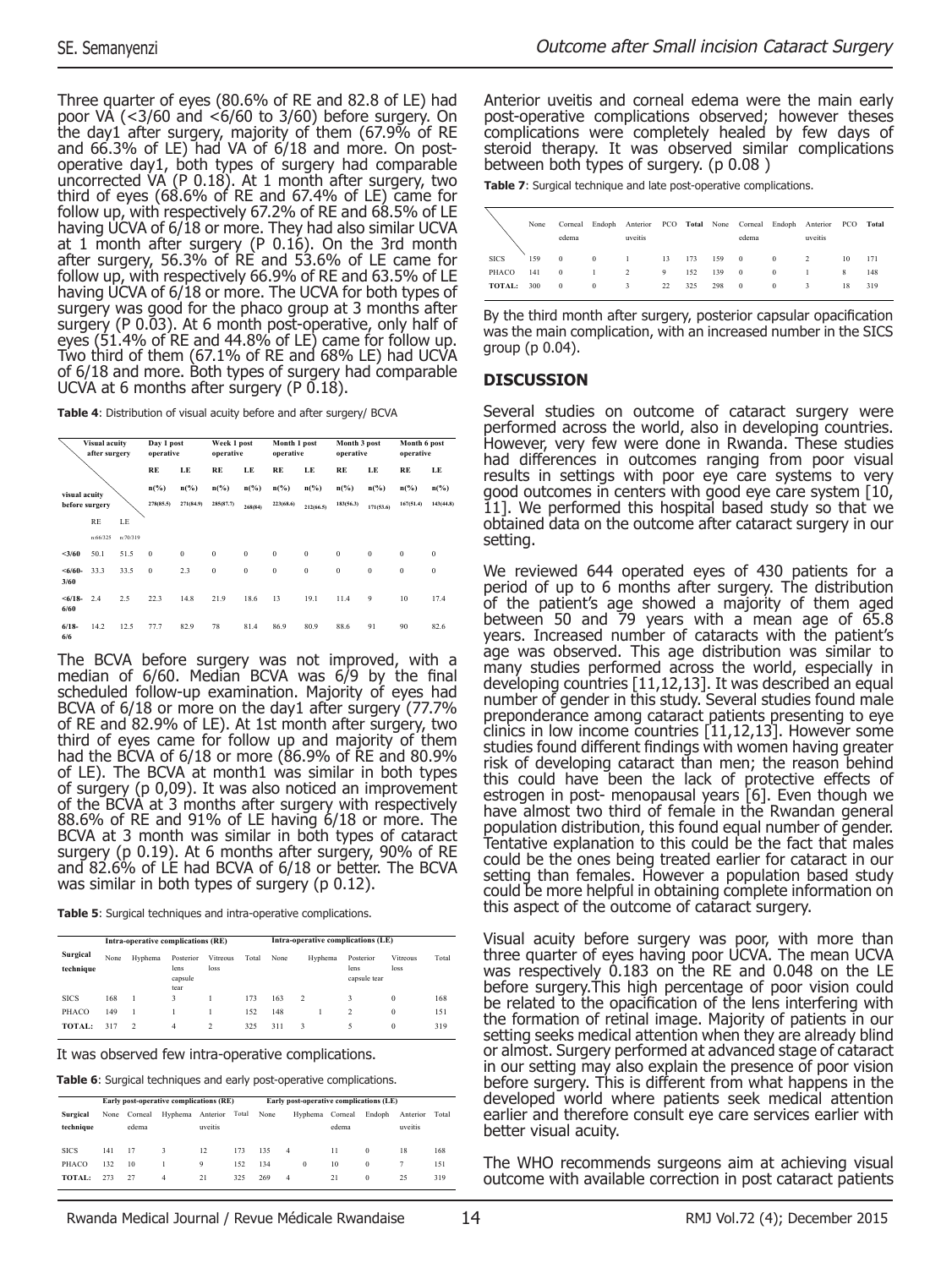of at least 80% with good visual acuity (6/18), 15% with borderline vision (<6/18-6/60) and less than 5% with poor outcome (6/60) [3]. On the day1 after surgery, majority of patients had UCVA of 6/18 and more. Both types of surgery had comparable UCVA at day1 after surgery. At 1 month after surgery, two third of eyes came for follow up, with majority of them having UCVA of 6/18 or more. The improvement of the UCVA highlights how good was the visual outcome after cataract surgery, starting even from the day1 after surgery. Several studies performed in good health centers showed improvement of the UCVA from day1 after surgery. On a study performed in Nepal, Sanduk R et al. described phaco and SICS achieving excellent surgical outcomes with low complication rates [14]. Both groups had comparable UCVA and BCVA from the postoperative day1 up to six months. A Cochrane database described some differences with our setting on 3 studies and reported UCVA of 6/18 or better at six to eight weeks, with a pooled RR indicating a more favorable outcome with phacoemulsification [11]. Parikshit M Gogate et al. noticed similar findings with our setting with majority of patients in both phaco and SICS group having better than or equal to 6/18 UCVA at the 6-week follow-up for presenting visual activity [6]. Hosamani SA et al also revealed similar post operatively UCVA of 6/12 or better by 6th week in the majority of cases [15]. The UCVA was good in our setting, highlighting the importance of not only performing good surgery but also having good UCVA after the use of biometry. This aspect is so important, considering the fact that many settings in developing countries are still lacking biometry before surgery, or corrective devisers like glasses and others post operatively. Furthermore, the type of daily activities of some populations could be a blockage to the use of some refractive devisers. People working in agricultural areas also could be having difficulties in the use of refractive devisers.

Some studies are still showing poor UCVA after cataract surgery, especially in low-income countries with poor eye care facilities. C Mpyet et al. described poor visual outcome after SICS at Jos Teaching Hospital in Nigerian with almost half of eyes having poor UCVA at respectively 6 days and 6 weeks after surgery [13]. Muhammad T Khan et al described good visual outcome after cataract surgery however they had 3 blinding cases of endophthalmitis [16]. Endophthalmitis is a sight and life threatening; postoperative complication of cataract surgery. It can have a devastating consequence on a patient's vision; some patients may lose all light perception. The bacteria most frequently isolated are gram-positive coagulasenegative cocci which account for 70% of culture-positive cases. Gram-negative bacteria account for just 6% of culture-positive cases; however, an infection with these bacteria, particularly with Pseudomonas aeruginosa, can lead to a complete loss of the visual acuity [16]. Preventive measures like asepsis before cataract surgery are the k-element to be performed to avoid endophthalmitis. On the 3rd month after surgery, almost half of eyes came for follow up, with almost two third of them having UCVA of 6/18 or more. Both types of surgery had similar UCVA on the 3rd month after surgery. The slit reduction of the UCVA at 3 months after surgery could be related to the occurrence of PCO in the first three months after surgery. This is similar to what is being described in the literature [16]. At 6 month post-operatively, only half of eyes came for follow up, and two third of them had UCVA of 6/18 and more. Both types of surgery had comparable UCVA. Eventhough many patients did not come for follow up,

the UCVA at 6 months post operatively was good. Several studies performed in settings with improved eye care facilities showed similar results [16,17,18]. The good UCVA at 6 months after surgery highlights how good our setting is performing cataract surgery. Few decades ago, cataract surgery with good outcome was not a reality in developing countries. Nowadays, many settings in developing countries are providing cataract surgeries with very good outcomes [19]. The BCVA before surgery was not improved, with a median of 5/60. However, on the 1st postoperative day results revealed an obvious improvement of the BCVA, with both types of surgeries having comparable BCVA. At 1 month after surgery, two third of eyes came for follow up and majority of them had the BCVA of 6/18 or more. Several studies showed similar improvement of the BCVA from the day1 post operatively [2,3,20]. Kongsap P et al described good BCVA from day1 up to 3 months after surgery, with low complication rates following small incision cataract surgery comparing Blumenthal and Ruit techniques inPrapokklao Hospital, Thailand . Sushma A. H et al. revealed an even better BCVA of 6/12 and more in 86.1% cases achieved by 6th week post operatively [22]. Venkateshet al. showed that high quality cataract surgery, with 94% BCVA of 6/18 or better can be attained in a high volume setting [8]. Hosamani SA et al. described also BCVA of 6/12 and even better in 86.1% of cases achieved by 6th week and the remaining having low vision was mainly attributed to ocular comorbidity [15]. Some studies revealed different results compared to our setting. Colin Cook et al. described both uncorrected and corrected visual acuities better in the eyes that had phacoemulsification at 8 week post operatively [23]. Adepojuet al reported bad visual outcome, with only 9% of patients having good vision after cataractsurgery [3]. It was also noticed an improvement of the BCVA at 3 months after surgery with the BCVA similar in both types of cataract surgeries. Furthermore, the BCVA at 6 months after surgery improved too, and was similar in both types of surgery. Several studies performed across the world showed similar results to our setting [21,22,23]. However some studies revealed poor or borderline visual outcome post operatively, especially in settings with poor facilities [2-13]. Six months post-operative is an ideal time for which the patient's visual acuity is the real one he may have for the rest of his life. Even though half of patients did not come for follow up, those that were reviewed at six months after surgery showed good visual outcome with few complications. This highlights how good the visual outcome was not only at 6 months after surgery but also for the rest of the patient's life. It was observed few complications related to cataract

surgery. Similar complications were noticed in both groups of cataract surgery. This could be due to the fact that eye surgeons in our setting are skilled. This is similar to a study performed in several studies [6,11,16,23]. However, the study that was done 3 years earlier in the same setting showed that intraoperative complications were frequent due to the skills that were not yet acquired. So the importance of improving eye care systems by focusing on human resource development, acquisition of equipment and improvement of infrastructure. The early post-operative complications observed were anterior uveitis and corneal edema. These 2 complications are described as frequent in most of intraocular surgeries; however they are completely healed after few days of steroid therapy. Several studies described anterior uveitis and corneal edema as common and treatable ocular complications after cataract surgery [11-23]. Posterior capsular opacification was also revealed as the main post-operative complication, and was common in the SICS group, especially 2 months after surgery. This